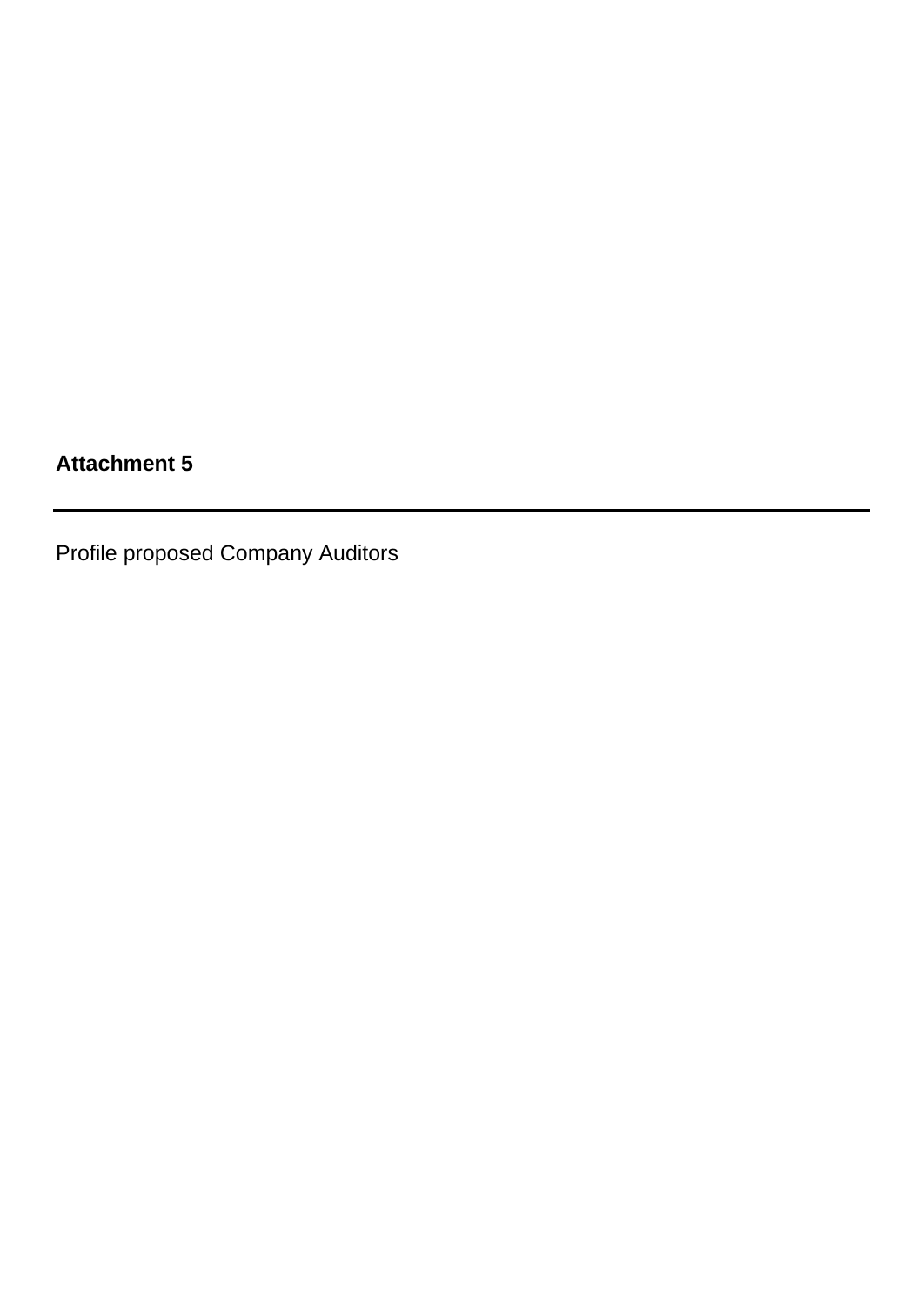## Profiles of the proposed auditors Name : MISS SIRIRAT SRICHAROENSUP Nationality **in the U.S. Contract of Thailand** in Thailand Certified Public Accountant No. : 5419 Position : Partner of EY Office Limited No. of years as a certified signatory of the Company's financial statements : 1 Year Professional Qualification : Certified Public Accountant (Thailand) and Thai SEC-approved auditor Education : Master Degree in Accounting, Chulalongkorn University Bachelor Degree in Accounting, Chulalongkorn University Work experiences : More than 20 years of audit working experience with EY and 8 years of experience being auditor of listed companies and serving clients in a wide range of industries, including both listed companies in the Stock Exchange of Thailand and multinational corporations. She has extensive experience with manufacturing, telecommunication, distribution of industrial products, service, and power industries. In addition, she also has considerable experience in initial public offering to listing on the Stock Exchange of Thailand. : Nil

Relationship with or Interest in (except for the audit service) the Company,Subsidiaries,Executives, Major Shareholders, or their Related Persons Capable of Undermining the Ability to Perform Duties Independently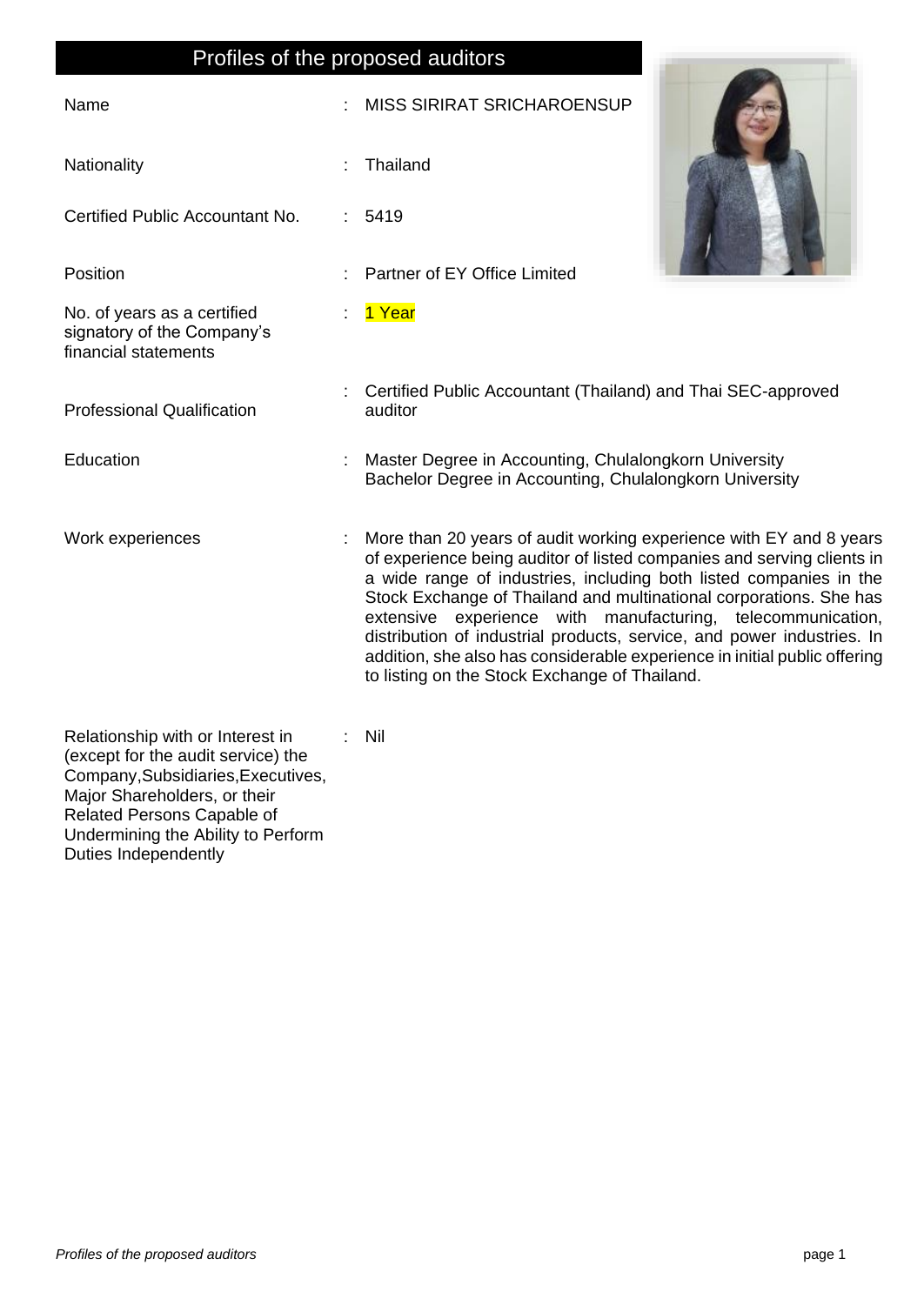## Profiles of the proposed auditor

| Profiles of the proposed auditor                                                                                                                                           |  |                                                                                                                                                                                                                                                                                                                                                                                                                                                                                                                                                                                                                  |
|----------------------------------------------------------------------------------------------------------------------------------------------------------------------------|--|------------------------------------------------------------------------------------------------------------------------------------------------------------------------------------------------------------------------------------------------------------------------------------------------------------------------------------------------------------------------------------------------------------------------------------------------------------------------------------------------------------------------------------------------------------------------------------------------------------------|
| Name                                                                                                                                                                       |  | <b>MISS WATOO KAYANKANNAVEE</b>                                                                                                                                                                                                                                                                                                                                                                                                                                                                                                                                                                                  |
| Nationality                                                                                                                                                                |  | Thailand                                                                                                                                                                                                                                                                                                                                                                                                                                                                                                                                                                                                         |
| Certified Public Accountant No.                                                                                                                                            |  | 5423                                                                                                                                                                                                                                                                                                                                                                                                                                                                                                                                                                                                             |
| Position                                                                                                                                                                   |  | Partner of EY Office Limited                                                                                                                                                                                                                                                                                                                                                                                                                                                                                                                                                                                     |
| No. of years as a certified<br>signatory of the Company's<br>financial statements                                                                                          |  | Nil                                                                                                                                                                                                                                                                                                                                                                                                                                                                                                                                                                                                              |
| <b>Professional Qualification</b>                                                                                                                                          |  | Certified Public Accountant (Thailand) and Thai SEC-approved<br>auditor                                                                                                                                                                                                                                                                                                                                                                                                                                                                                                                                          |
| Education                                                                                                                                                                  |  | Master Degree in Accounting, Chulalongkorn University<br>Bachelor Degree in Accounting, Chulalongkorn University<br>$\bullet$<br><b>Certified Public Accounting (Thailand)</b><br>$\bullet$<br>Approved auditor by Thai Securities and Exchange Commission<br>of Thailand<br>Fellow of the Federation of Accounting Professions.                                                                                                                                                                                                                                                                                 |
| Work experiences                                                                                                                                                           |  | She has a vast experience in providing audit and other professional<br>services in varied portfolio of both Thai and multinational clients,<br>including large domestic, international companies and listed<br>entities. She is the special expertise in work related to construction,<br>property development, manufacturing, trading and servicing<br>industries. She has extensive audit management experience, with a<br>proven ability to coordinate multiple teams and international<br>assignments. Shen has a very strong experience in auditing reporting<br>packages prepared in accordance with IFRS. |
| Relationship with or Interest in<br>(except for the audit service) the<br>Company, Subsidiaries, Executives,<br>Major Shareholders, or their<br>Related Persons Capable of |  | Nil                                                                                                                                                                                                                                                                                                                                                                                                                                                                                                                                                                                                              |

Undermining the Ability to Perform

Duties Independently